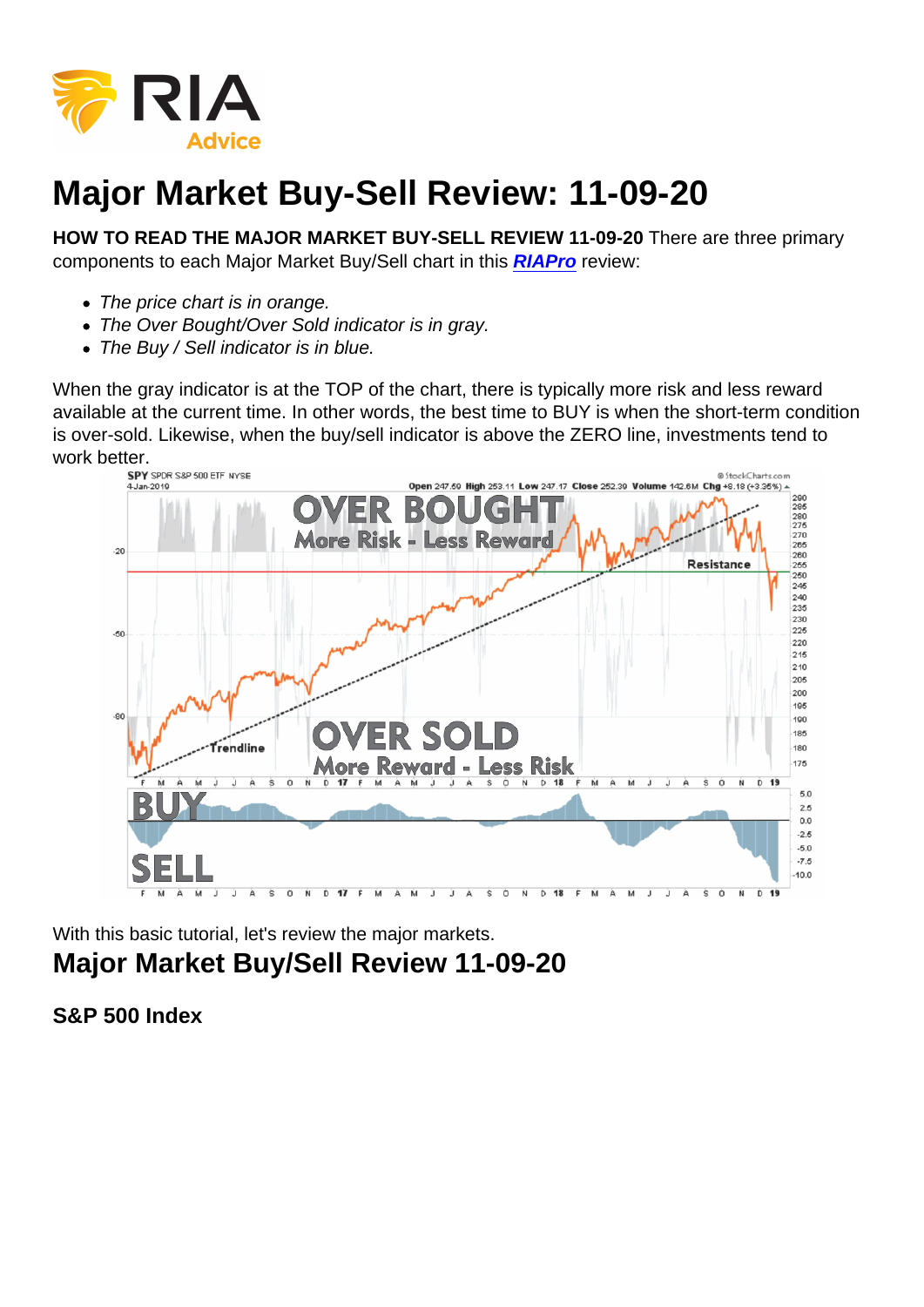- As noted last week: "The market worked off most of the previous overbought condition and is now back to support at the September lows and 2-standard deviations below the 50-dma.? Wait until after the election to add trading positions to portfolios."
- On Wednesday, we added exposures to our portfolios, primarily in Technology and Healthcare, as noted in the portfolio update.?
- Maintain current exposures for now, but the market has already reverted to overbought. Volatility will likely be high at the end of the year.??
- Short-Term Positioning: Bullish
	- Last Week: Maintaining holdings.
	- o This Week: Maintaining holdings.
	- Stop-loss set at \$310 for trading positions.
	- Long-Term Positioning: Bullish

Dow Jones Industrial Average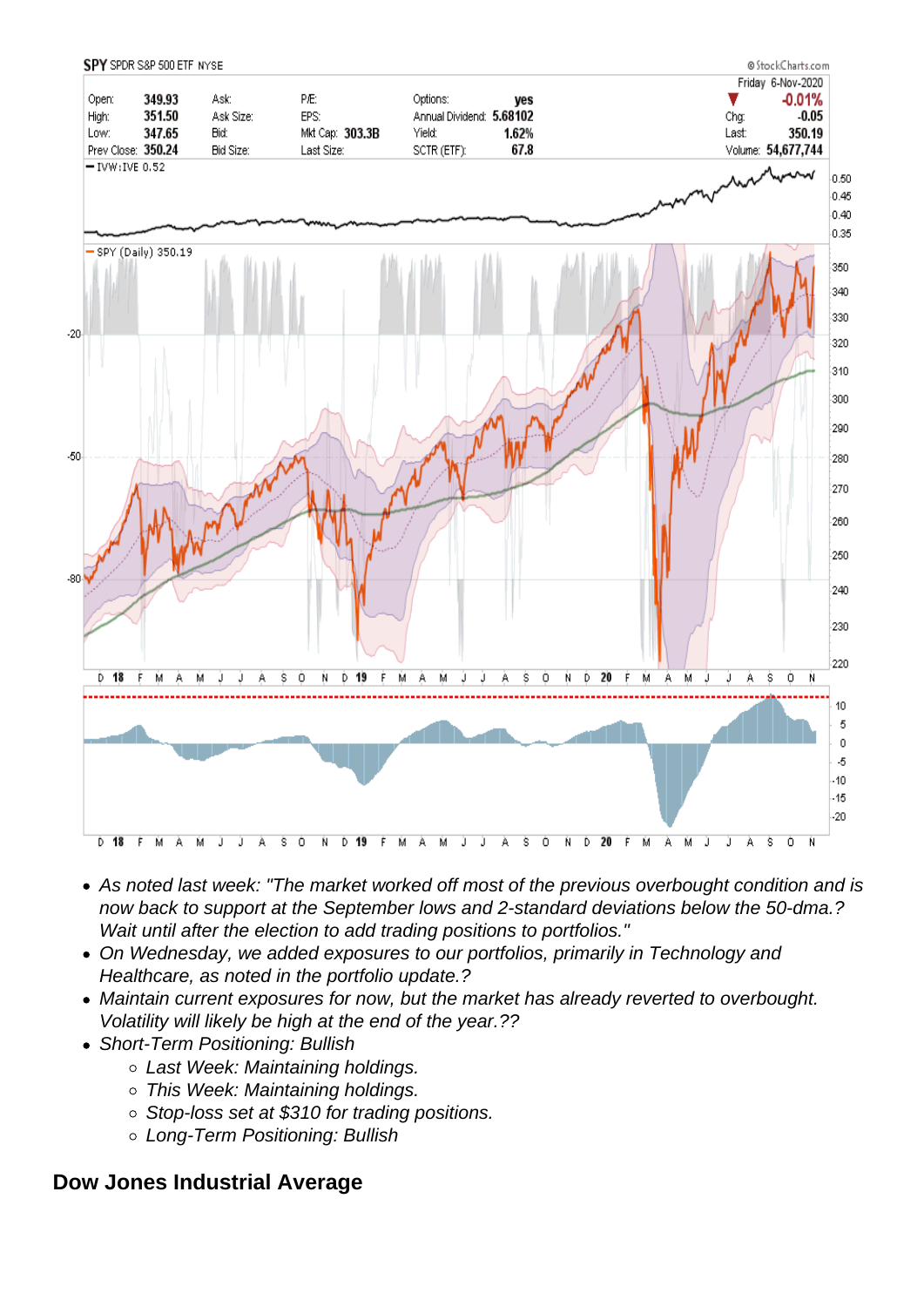- As with SPY, the Dow has also completely reversed its oversold condition in one-week and is pushing back into resistance.?
- While there is upside currently if you are not already in, wait for weakness now to buy.
- Hold positions for now and maintain stop-loss levels.?
- Short-Term Positioning: Bullish
	- Last Week: No position.
	- o This Week: No position.
	- Stop-loss moved up to \$260
- Long-Term Positioning: Bullish

## Nasdaq Composite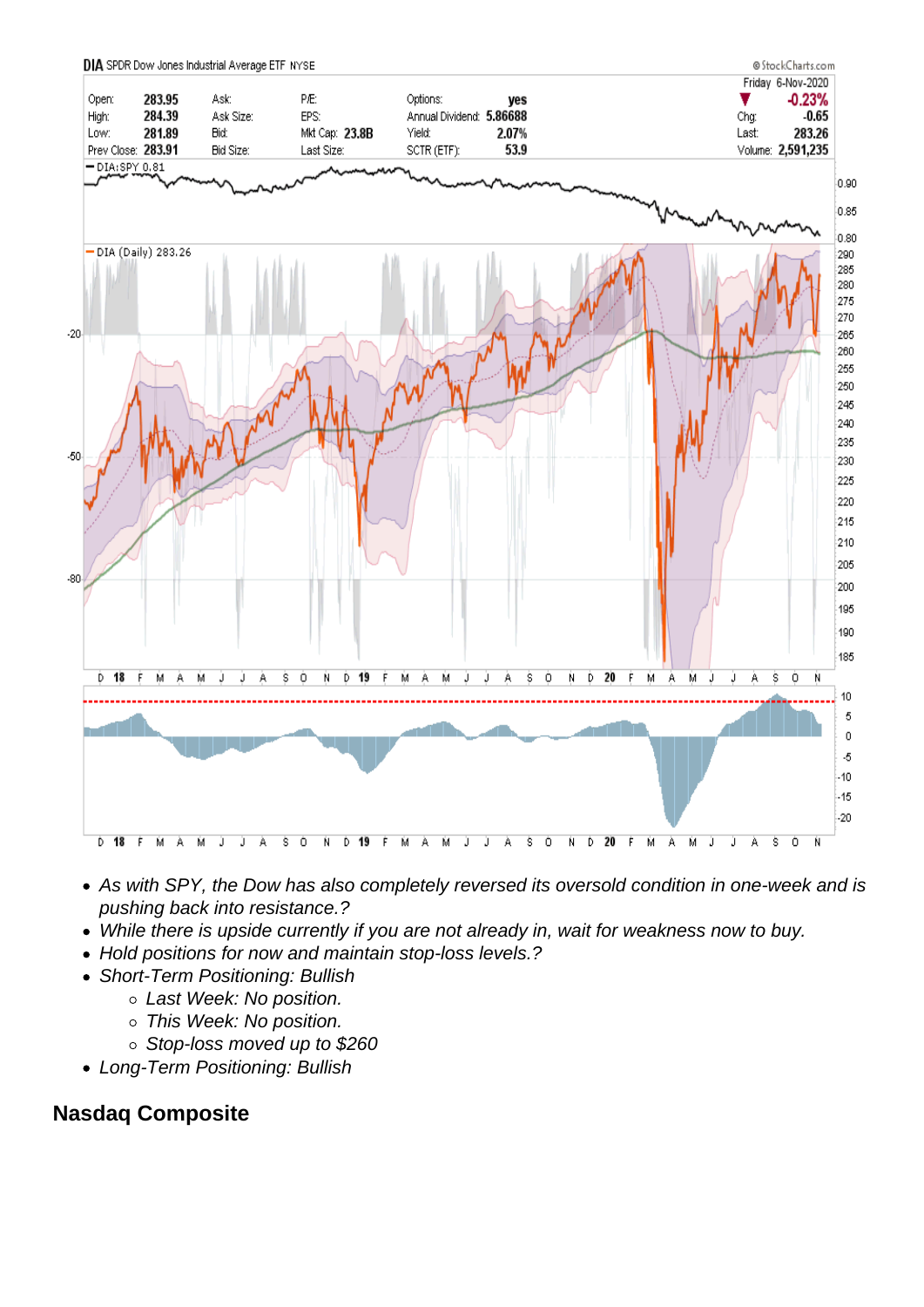- The Nasdaq is in the best technical shape. It worked off most of its overbought conditions, held important support, and has rallied.
- As noted last week: "The underperformance relative to the S&P 500 is likely going to provide another good trading opportunity soon."
- That occurred this week, and we added exposure there. (See portfolio commentary)
- Markets are back to short-term overbought, so use corrections to add to holdings.
- Hold current positions and honor stop losses.
- Short-Term Positioning: Bullish
	- o Last Week: No changes this week.
	- o This Week: No changes this week.
	- Stop-loss moved up to \$240
- Long-Term Positioning: Bullish

S&P 600 Index (Small-Cap)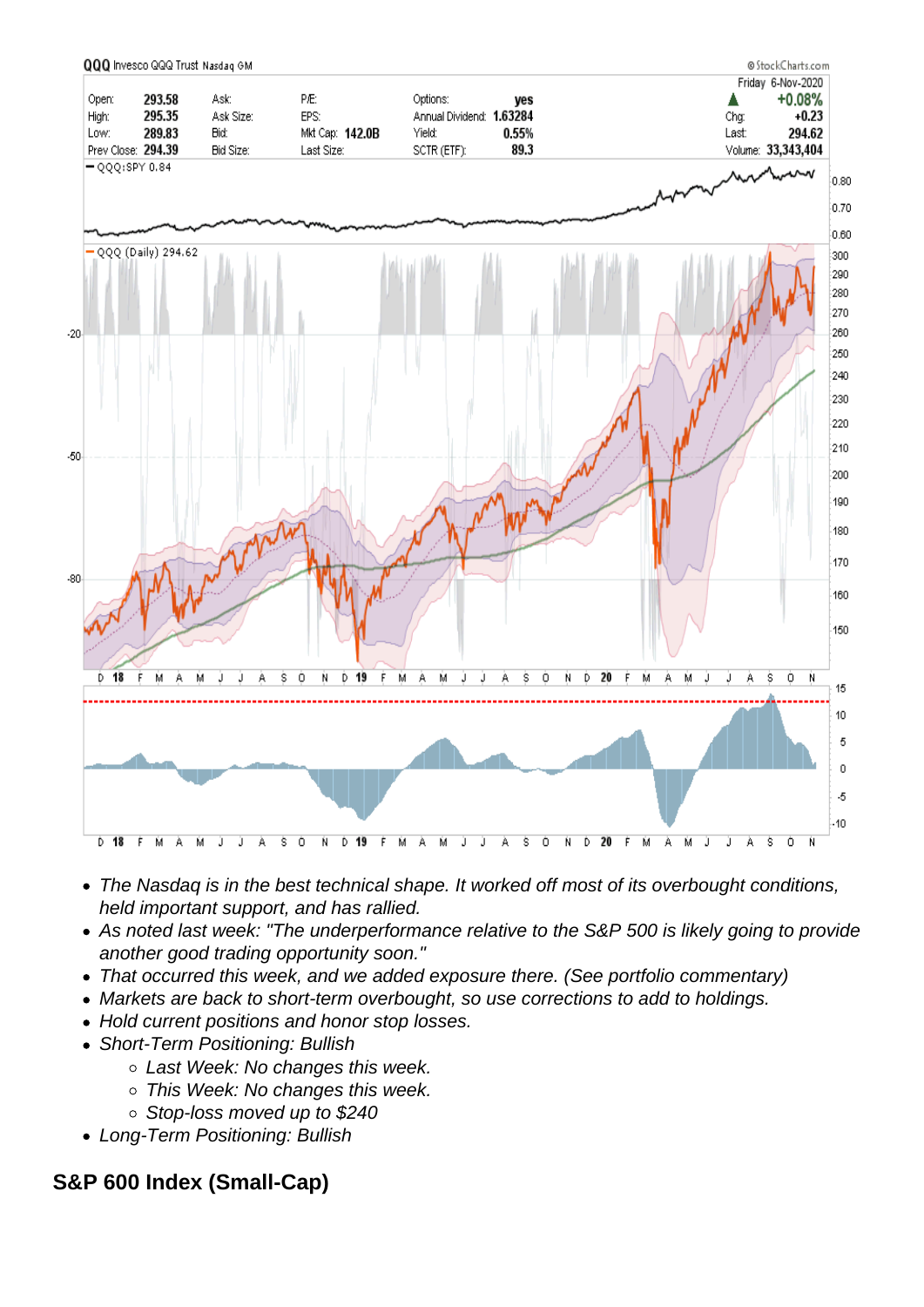- While small-cap also rallies this past week, performance continues to lag the broader markets.
- SLY is back to overbought.
- We suggested previously to "use the current rally to rebalance position." That advice remains this week as well.?
- Short-Term Positioning: Bullish
	- Last Week: No positions
	- This Week: No positions.
	- Stop-loss set at \$60
- Long-Term Positioning: Bearish

S&P 400 Index (Mid-Cap)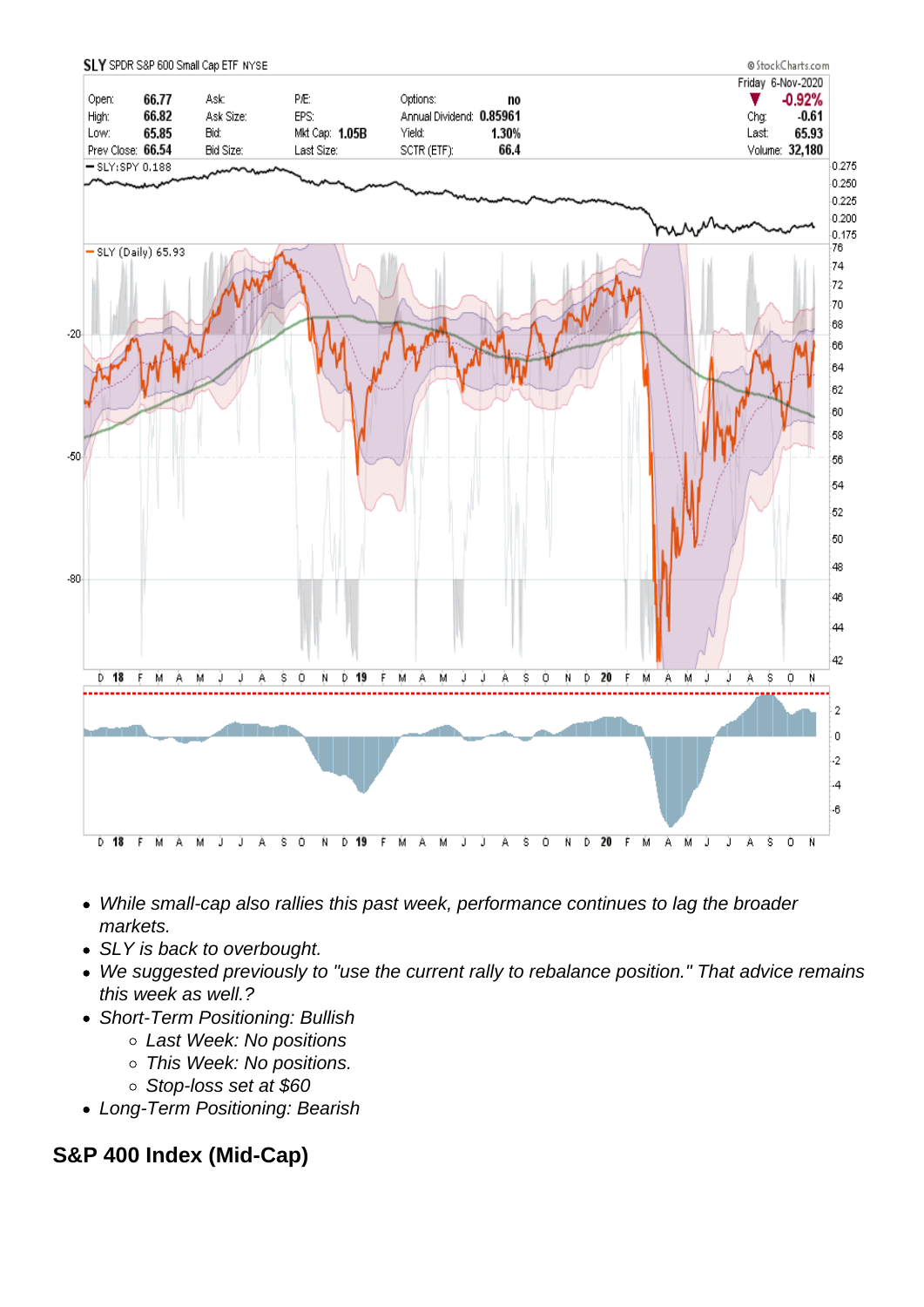- MDY performed better than SLY last week but is back to more extreme overbought levels and continues to underperform the broad markets.?
- We noted last week to: "Keep stops tight at the 50-dma for now. Look for pullbacks to support to add exposure."
- That opportunity came and went in a week. Wait for a pullback to the 50-dma that holds to add support.?
- The \$330 stop-loss remains intact, but just barely.?
- Short-Term Positioning: Bullish
	- Last Week: No holding
	- This Week: No holding
	- Stop Loss is set at \$330
- Long-Term Positioning: Bullish

## Emerging Markets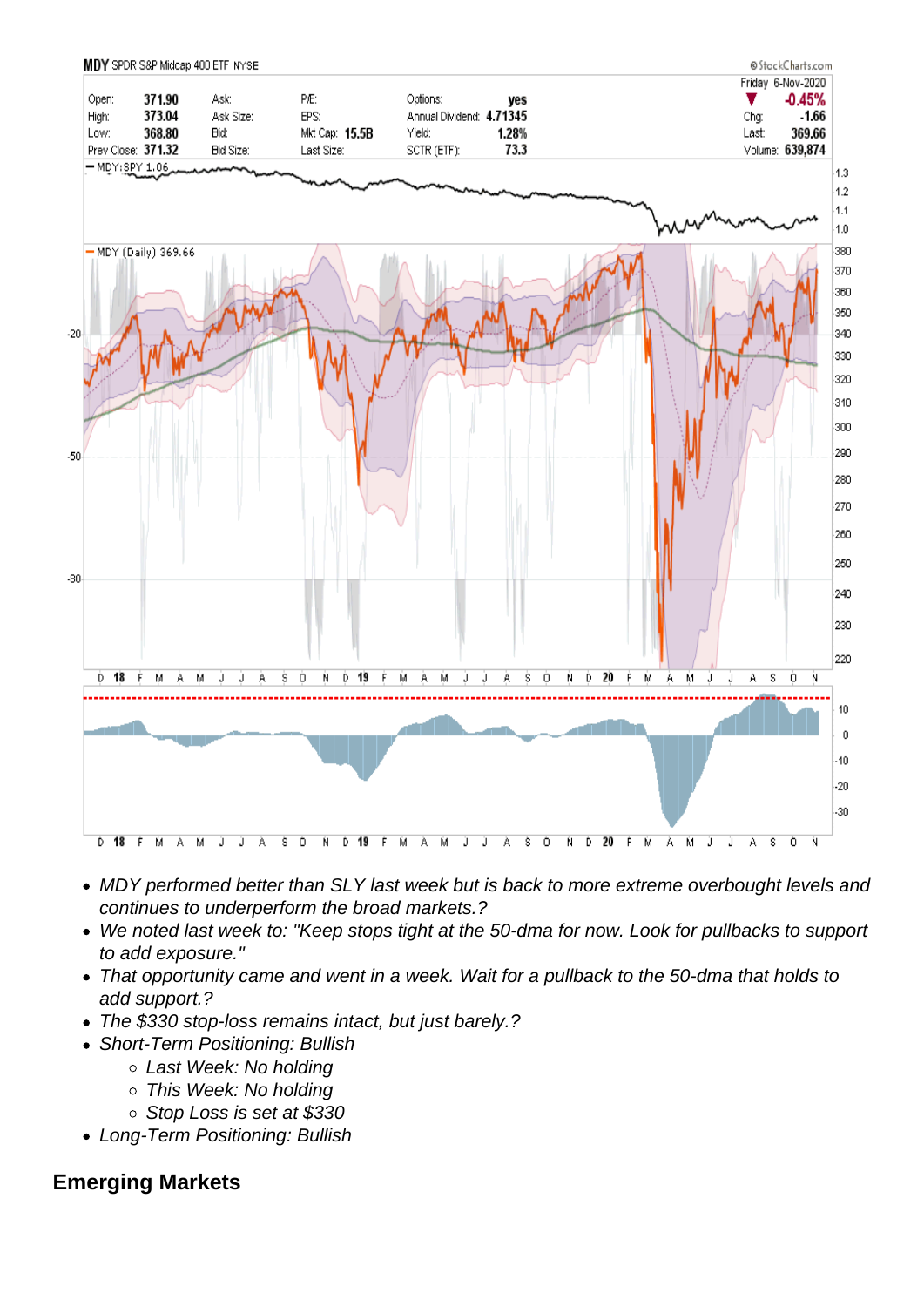- Emerging markets went ballistic post-election as the dollar dropped with the split-Congress outcome.?
- EEM is grossly extended and overbought. Take profits and reduce the risk for now and look for a pullback to the 50-dma for a trading opportunity.?
- Short-Term Positioning: Bullish
	- Last Week: No position
	- This Week: No position.
	- o Stop-loss moved to \$44 for trading positions.
- Long-Term Positioning: Bullish

## International Markets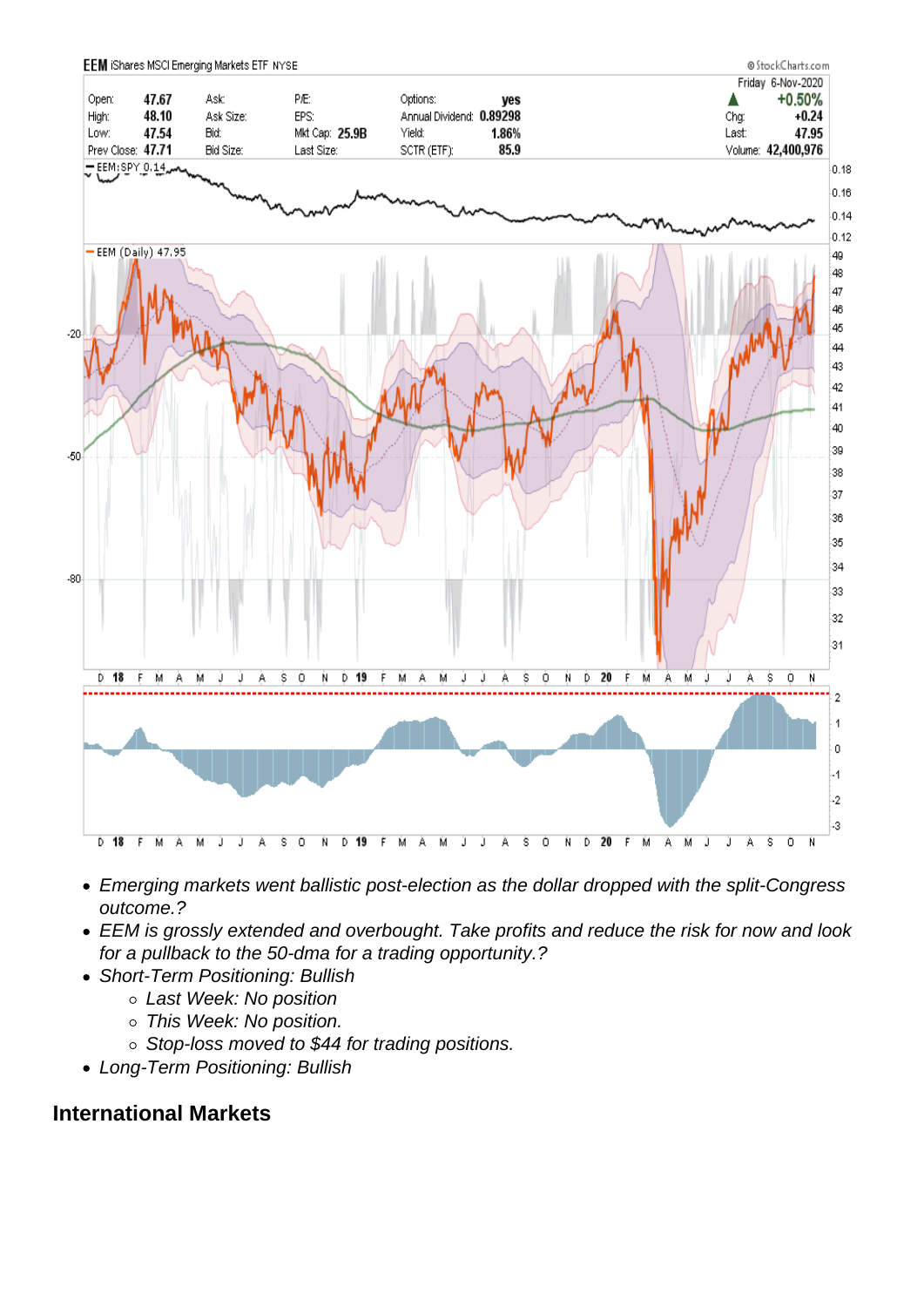- International markets performed worse than emerging markets last week.
- After getting oversold and sitting on the 200-dma, the bounce was sharp and is now back to extreme overbought. Take profits and reduce positions for now.?
- Look for a pullback to the 50-dma for a trade.
- Maintain stops.
- Short-Term Positioning: Bullish
	- Last Week: No position.
	- o This Week: No position.
	- Reset stop-loss at \$62
- Long-Term Positioning: Bullish

West Texas Intermediate Crude (Oil)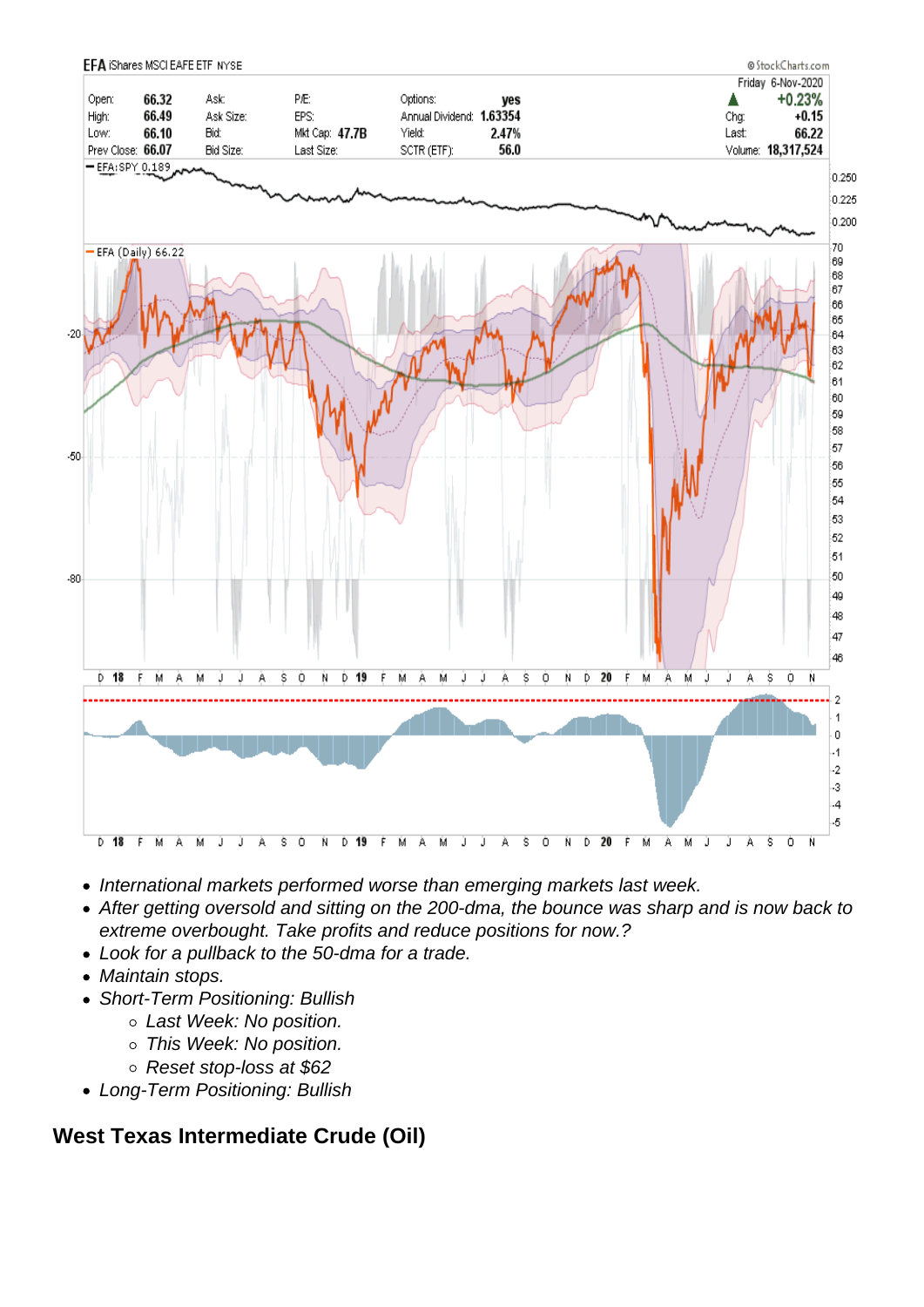- The rally in oil came last week with the election now that the threat of a "fracking ban" has been mostly eliminated.?
- Oil broke above the 200-dma, and energy stocks gained some traction. It is too early to jump in, but a bottom may be forming for a reasonable opportunity.?
- Short-Term Positioning: Bearish
	- Last Week: Hold positions
	- This Week: Hold positions
	- Stop for trading positions at \$32.50
- Long-Term Positioning: Bearish

Gold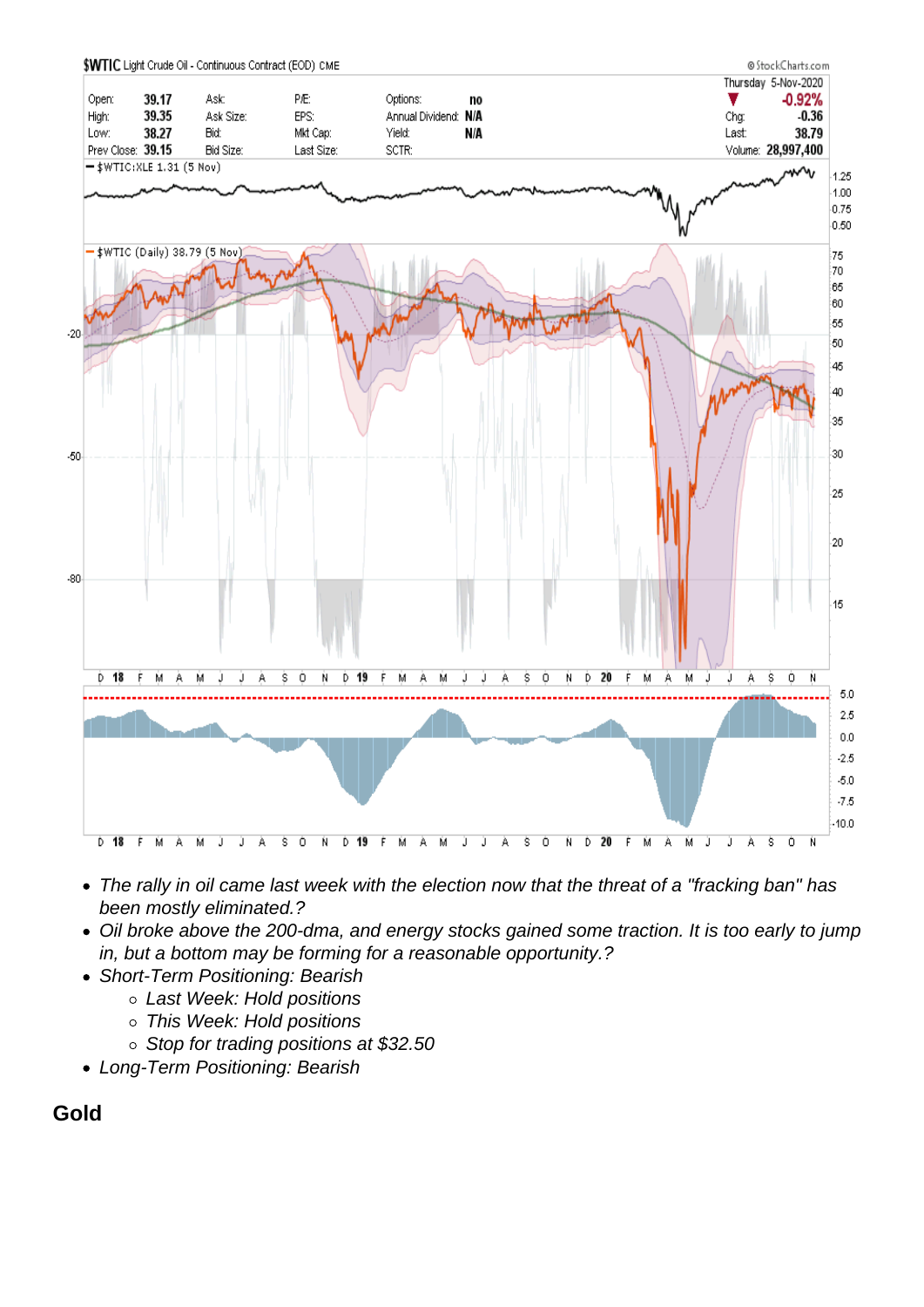- After previously adding to our positions in GDX and IAU, we continue to hold our positions.?
- Last week, gold and gold miners rallied sharply with the election outcome.?
- We are going to look to add to our positions on any weakness next week.
- We believe downside risk is relatively limited, but as always, maintain stops.
- Short-Term Positioning: Bullish
	- o Last week: No changes this week.
	- o This week: No changes this week.
	- Stop-loss adjusted to \$165
	- Long-Term Positioning: Bullish

Bonds (Inverse Of Interest Rates)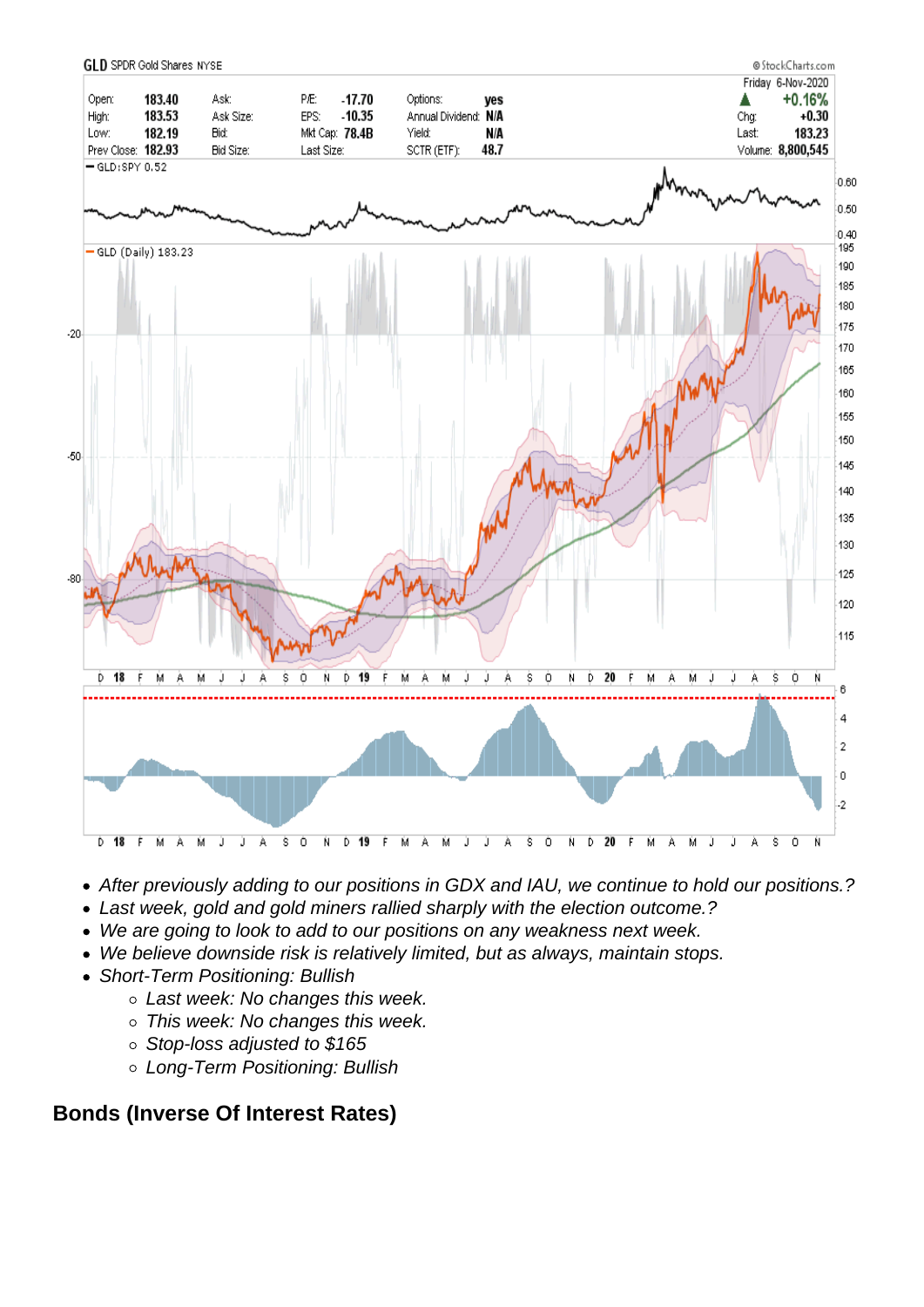- Bonds remain at historically very extreme oversold conditions. They bounced nicely last week but are not trading correctly just yet.?
- The upside potential in bonds from the current oversold condition is good and will coincide with a larger stock correction.?
- The "sell signal" is now at levels that have typically preceded more massive rallies in bonds, so continue to maintain exposure.
- Investors can add to Treasuries at current levels. Post-election, we will take our duration much further out.?
- Short-Term Positioning: Neutral
	- Last Week: Hold positions.
	- This Week: Hold reduced positions.
	- Stop-loss moved up to \$157.50
	- Long-Term Positioning: Bullish